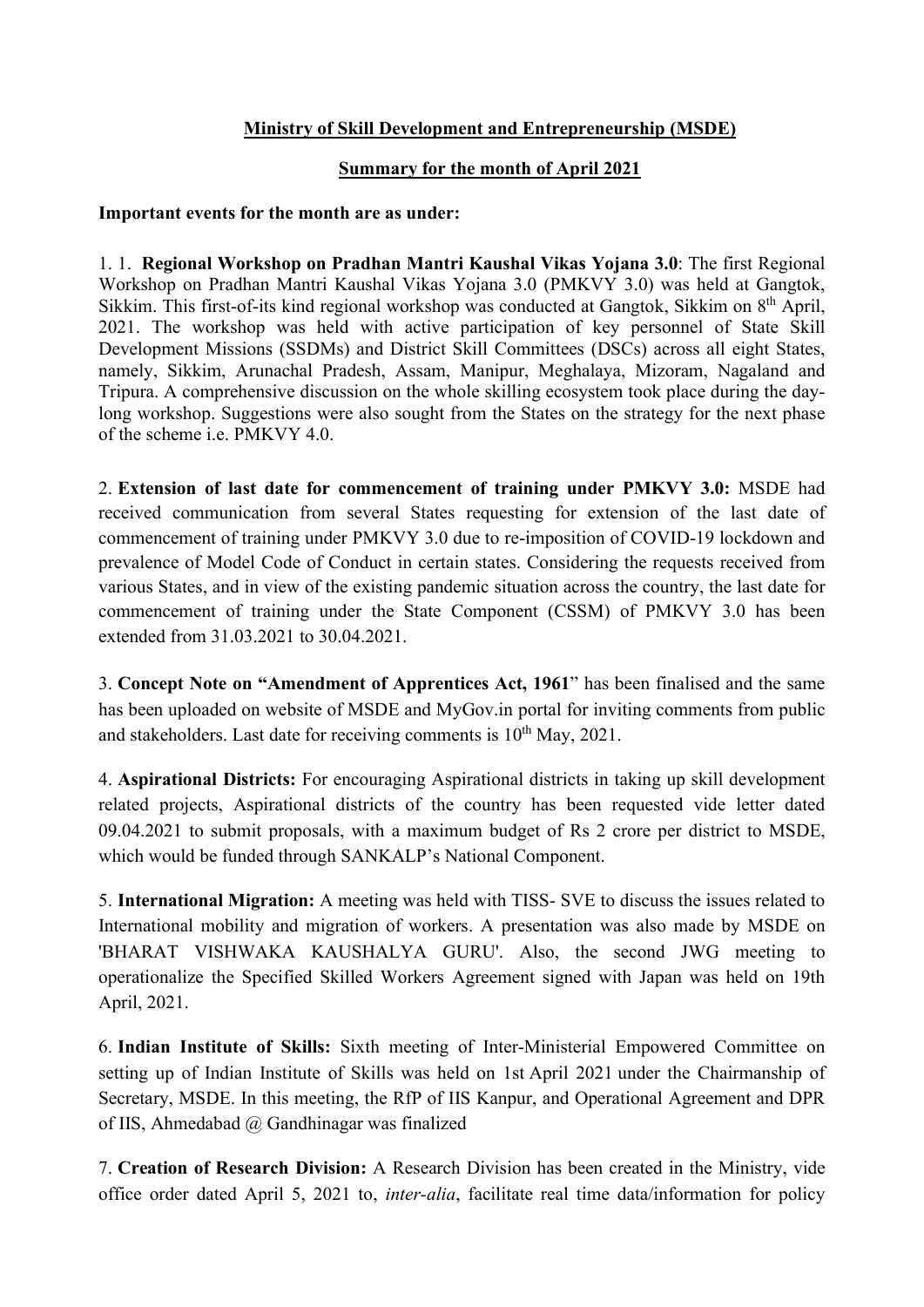framing and interventions; preparation of database and statistical analysis of relevant data for planning, policy formulation and administrative decision making; integration of national data base on skill related statistics; and to study skill gaps and incremental requirement across sectors in the country to align skill initiatives.

8. Study on Skill Demand: A Study was undertaken beginning August, last year, on assessment and anticipation of current and future skill requirement in the manufacturing sector. Seven segments of the manufacturing sector were considered, and based on analysis from primary enterprise level survey of about 100 firms, personal interview with various industry associations and secondary data, a draft Report on the Study has been prepared. The same is at present under consultative process with relevant Central Ministries/ Departments and Sector Skill Councils, and will be finalized in due course after the consultations are completed.

9. ITI Examinations: Computer Based Test (CBT) was conducted for about 15 lakh eligible trainees who applied for the same under the Craftsmen Training Scheme being implemented in ITIs.

10. Skill Exhibition at Kumbh Mela: The Ministry set up an exhibition stall at Kumbh Mela where various skilling opportunities and business opportunities for skilling were highlighted.

11. Filling up of NCVET positions: Pursuant to the approval of the Appointments Committee of the Cabinet, communicated vide DoPT's order no. 7/9/2019-EO (SM-II) Part-II dated 23.03.2021, Dr. Nirmalijeet Singh Kalsi has assumed the charge of Chairperson, National Council for Vocational Education and Training (NCVET), and Dr. Neena Pahuja and Dr. Vinita Aggarwal assumed the charge of Executive Member, NCVET, with effect from April 16, 2021, initially for a period of 3 years from the date of joining or until further orders, whichever is earlier.

12. Manual for Inclusive Training: With the collaboration of DGT, MSDE and the foreign, Commonwealth and Development Office (FCDO), Govt. of United Kingdom and support of KPMG, the Guidance Manual/ checklist for Inclusive Practice for making vocational training accessible for people with disabilities has been commissioned.The manual comprises an introduction to inclusion, disability and disability etiquette. This manual will guide training organisations in their preparation to become fully inclusive and equitable training environments for trainees with disabilities.

13. Azaadi ka Amrit Mahotsava: A detailed calendar for Azaadi ka Amrit Mahotsava has been prepared and based on the same activities are being planned. As a first step branding on all websites of the Ministry has been done.

14. Online learning in ITIs: Blended Content for COPA job role has been developed by NF-NASCOMM and has been uploaded on NIMI portal linked with Bharatskills. Second Program on Advanced Excel by Microsoft- NASSCOM for batch of 64 officers was successfully conducted from 8<sup>th</sup> April to 17 April 2021. QUEST-CISCO-Accenture MOU has been extended